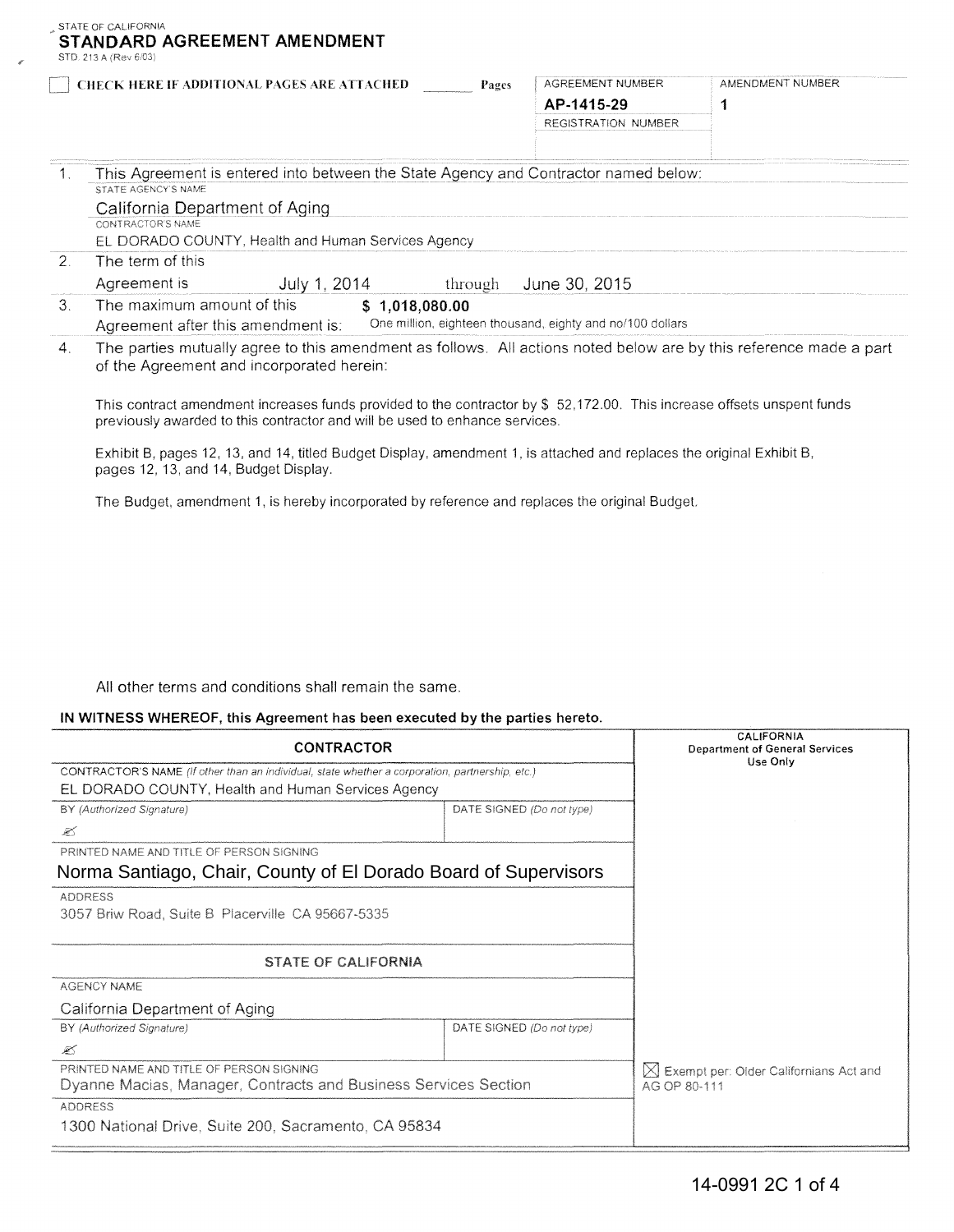### Exhibit B - Budget Detail, Payment Provisions, and Closeout

# AREA PLAN Budget Display

### Fiscal Year 2014-15 (Federal Funding Year 2014) El Dorado County Health and Human Services Agency

### $(1.1/1, 4, 2014)$  September 30, 2014)

| 3 months (July 1, 2014 - September 30, 2014)                                          |                   |            |                               |                          |                                                                                                       |                   |                                   |           |                      |
|---------------------------------------------------------------------------------------|-------------------|------------|-------------------------------|--------------------------|-------------------------------------------------------------------------------------------------------|-------------------|-----------------------------------|-----------|----------------------|
|                                                                                       | Project<br>Number | Baseline   | Other Baseline<br>Adjustments | Cumulative<br>Transfers  | Updated<br>Baseline                                                                                   | Cumulative<br>ото | Updated Total Change Expenditures | Net       | Remaining<br>Balance |
|                                                                                       |                   |            |                               |                          |                                                                                                       |                   |                                   |           |                      |
| <b>Supportive Services</b>                                                            |                   |            |                               |                          |                                                                                                       |                   |                                   |           |                      |
| Federal Title IIIB                                                                    | 3BSL14-14         | 45,064     |                               |                          | 45.064                                                                                                | 3,899             | 48.963                            | 3,899     | 48,963               |
| <b>Total Supportive Services</b>                                                      |                   | 45.064     |                               |                          | 45,064                                                                                                | 3,899             | 48,963                            | 3,899     | 48.963               |
|                                                                                       |                   |            |                               |                          |                                                                                                       |                   |                                   |           |                      |
| Ombudsman<br>Federal Title IIIB                                                       | 3BOL14-14         | 4.656      |                               |                          | 4,656                                                                                                 | 77                | 4.733                             |           |                      |
| Federal Title VIIa                                                                    | 70FL14-14         | 5,826      |                               |                          | 5,826                                                                                                 | 250               | 6.076                             | 77<br>250 | 4,733<br>6,076       |
| Special Deposit                                                                       |                   |            |                               |                          |                                                                                                       |                   |                                   |           |                      |
| (SDF)                                                                                 | SDFL14-14         | 740        |                               |                          | 740                                                                                                   |                   | 740                               |           | 740                  |
| SNF Quality &                                                                         |                   |            |                               |                          |                                                                                                       |                   |                                   |           |                      |
| Accountability                                                                        | <b>SNFL14-14</b>  | 2,269      |                               |                          | 2,269                                                                                                 |                   | 2,269                             |           | 2,269                |
| Total Ombudsman                                                                       |                   | 13.491     |                               |                          | 13,491                                                                                                | 327               | 13,818                            | 327       | 13,818               |
|                                                                                       |                   |            |                               |                          |                                                                                                       |                   |                                   |           |                      |
| <b>Congregate Nutrition</b>                                                           |                   |            |                               |                          |                                                                                                       |                   |                                   |           |                      |
| Federal Title IIIC1                                                                   | 3C1L14-14         | 62.671     |                               |                          | 62.671                                                                                                | 22,284            | 84,955                            | 22,284    | 84,955               |
| General Fund C1                                                                       | C1GL14-14         | 5,386      |                               |                          | 5,386                                                                                                 |                   | 5.386                             |           | 5,386                |
| C1 Special Nutrition                                                                  | AC1L 14-14        | $\omega$   |                               |                          | $\blacksquare$                                                                                        |                   | u.                                |           |                      |
| NSIP C1                                                                               | NC1L14-14         | 9,875      | $\ddot{\phantom{1}}$          |                          | 9.875                                                                                                 | 1,076             | 10,951                            | 1.076     | 10,951               |
| <b>Total Congregate Nutrition</b>                                                     |                   | 77,932     |                               |                          | 77,932                                                                                                | 23,360            | 101,292                           | 23,360    | 101,292              |
| Home-Delivered Meals                                                                  |                   |            |                               |                          |                                                                                                       |                   |                                   |           |                      |
| Federal Title IIIC2                                                                   | 3C2L14-14         | 31,506     |                               |                          | 31,506                                                                                                | 5,600             | 37,106                            | 5,600     | 37,106               |
| General Fund C2                                                                       | C2GL14-14         | 5,002      |                               |                          | 5,002                                                                                                 |                   | 5,002                             | ä,        | 5,002                |
| C2 Special Nutrition                                                                  | AC2L 14-14        | u.         |                               |                          | $\overline{\phantom{a}}$                                                                              |                   | $\sim$                            |           | $\mathbf{r}$         |
| NSIP <sub>C2</sub>                                                                    | NC2L14-14         | 15,387     |                               |                          | 15,387                                                                                                | 1,699             | 17,086                            | 1,699     | 17,086               |
| <b>Total Home Delivered Meals</b>                                                     |                   | 51,895     |                               |                          | 51,895                                                                                                | 7,299             | 59,194                            | 7,299     | 59.194               |
|                                                                                       |                   |            |                               |                          |                                                                                                       |                   |                                   |           |                      |
| <b>Disease Prevention</b>                                                             |                   |            |                               |                          |                                                                                                       |                   |                                   |           |                      |
| Federal Title IIID                                                                    | 3DFL14-14         | 3,146      |                               |                          | 3,146                                                                                                 | 533               | 3,679                             | 533       | 3,679                |
| <b>Total Disease Prevention</b>                                                       |                   | 3.146      |                               |                          | 3.146                                                                                                 | 533               | 3.679                             | 533       | 3,679                |
|                                                                                       |                   |            |                               |                          |                                                                                                       |                   |                                   |           |                      |
| <b>Family Caregiver</b>                                                               |                   |            |                               |                          |                                                                                                       |                   |                                   |           |                      |
| Federal Title IIIE                                                                    | 3EFL14-14         | 21,061     |                               |                          | 21.061                                                                                                | 5,158             | 26,219                            | 5,158     | 26,219               |
| Total Title IIIE                                                                      |                   | 21,061     |                               |                          | 21,061                                                                                                | 5,158             | 26,219                            | 5,158     | 26,219               |
|                                                                                       |                   |            |                               |                          |                                                                                                       |                   |                                   |           |                      |
| Elder Abuse                                                                           |                   |            |                               |                          |                                                                                                       |                   |                                   |           |                      |
| Federal Title VII                                                                     | 7EFL14-14         | 789        |                               |                          | 789                                                                                                   | 32                | 821                               | 32        | 821                  |
| <b>Total Elder Abuse</b>                                                              |                   | 789        | L,                            |                          | 789                                                                                                   | 32                | 821                               | 32        | 821                  |
|                                                                                       |                   |            |                               |                          |                                                                                                       |                   |                                   |           |                      |
| Administration                                                                        |                   |            |                               |                          |                                                                                                       |                   |                                   |           |                      |
| Federal Title IIIB                                                                    | 3BAL14-14         | 8,520      |                               |                          | 8,520                                                                                                 |                   | 8.520                             |           | 8,520                |
| Federal Title IIIC1                                                                   | C1AL14-14         | 10,618     |                               |                          | 10,618                                                                                                |                   | 10,618                            |           | 10,618               |
| Federal Title IIIC2                                                                   | C2AL14-14         | 5,338      |                               |                          | 5,338                                                                                                 |                   | 5,338                             |           | 5,338                |
| Federal Title IIIE                                                                    | 3EAL14-14         | 3,559      |                               |                          | 3,559                                                                                                 |                   | 3.559                             |           | 3,559                |
| General Fund C1                                                                       | 1GAL14-14         | 51         |                               |                          | 51                                                                                                    |                   | 51                                |           | 51                   |
| General Fund C2                                                                       | 2GAL14-14         | 14         |                               |                          | 14                                                                                                    |                   | 14                                |           | 14                   |
| <b>Total Administration</b>                                                           |                   | 28,100     |                               | $\overline{\phantom{a}}$ | 28.100                                                                                                | à.                | 28,100                            | à.        | 28,100               |
|                                                                                       |                   |            |                               |                          |                                                                                                       |                   |                                   |           |                      |
| <b>Funding Summary</b>                                                                |                   |            |                               |                          |                                                                                                       |                   |                                   |           |                      |
| Federal Funds                                                                         |                   | 228,016    |                               |                          |                                                                                                       |                   |                                   |           |                      |
| General Fund                                                                          |                   | 10,453     |                               |                          | 228.016<br>10,453                                                                                     | 40,608<br>à,      | 268,624<br>10.453                 | 40.608    | 268,624<br>10,453    |
| Special Nutrition                                                                     |                   | ×,         |                               |                          | á,                                                                                                    |                   |                                   |           | ä,                   |
| SNF Quality &                                                                         |                   |            |                               |                          |                                                                                                       |                   |                                   |           |                      |
| Accountability                                                                        |                   | 2,269      |                               |                          | 2,269                                                                                                 |                   | 2,269                             |           | 2,269                |
| Special Deposit                                                                       |                   | 740        |                               |                          | 740                                                                                                   |                   | 740                               |           | 740                  |
| Grand Total - All Funds                                                               |                   | 241,478    |                               |                          | 241,478                                                                                               | 40,608            | 282,086                           | 40,608    | 282,086              |
|                                                                                       |                   |            |                               |                          |                                                                                                       |                   |                                   |           |                      |
|                                                                                       |                   |            |                               |                          |                                                                                                       |                   |                                   |           |                      |
| Comments:                                                                             |                   |            |                               |                          |                                                                                                       |                   |                                   |           |                      |
| The maximum amount of Title IIIE expenditures allowable for supplemental services is: |                   |            |                               |                          |                                                                                                       |                   | 6,565                             |           |                      |
|                                                                                       |                   |            |                               |                          |                                                                                                       |                   |                                   |           |                      |
| The maximum amount of Title IIIE expenditures allowable for Grandparents is:          |                   |            |                               |                          |                                                                                                       |                   | 3,283                             |           |                      |
|                                                                                       |                   |            |                               |                          |                                                                                                       |                   |                                   |           |                      |
| The minimum General Fund to be expended for State Match in Title III is:              |                   |            |                               |                          |                                                                                                       |                   | 8,376                             |           |                      |
|                                                                                       |                   |            |                               |                          |                                                                                                       |                   |                                   |           |                      |
| <b>CFDA NUMBER</b>                                                                    | Year              | Award #    |                               |                          |                                                                                                       | Award Name        |                                   |           |                      |
| 93.041                                                                                | 2014              | 14AACAT7EA |                               |                          | Older Americans Act Title VII-Allotments for Vulnerable Elder Rights Protection Activities            |                   |                                   |           |                      |
| 93.042                                                                                | 2014              |            |                               |                          | 14AACAT7OM Older Americans Act Title VII-Allotments for Vulnerable Elder Rights Protection Activities |                   |                                   |           |                      |
| 93.043                                                                                | 2014              | 14AACAT3PH |                               |                          | Older Americans Act Title III-Grants for State & Community Programs on Aging                          |                   |                                   |           |                      |
| 93.044                                                                                | 2014              | 14AACAT3SS |                               |                          | Older Americans Act Title III-Grants for State & Community Programs on Aging                          |                   |                                   |           |                      |
| 93.045                                                                                | 2014              |            |                               |                          | 14AACAT3CM Older Americans Act Title III-Grants for State & Community Programs on Aging               |                   |                                   |           |                      |
| 93.045                                                                                | 2014              | 14AACAT3HD |                               |                          | Older Americans Act Title III-Grants for State & Community Programs on Aging                          |                   |                                   |           |                      |
| 93.052                                                                                | 2014              | 14AACAT3FC |                               |                          | Older Americans Act Title III-Grants for State & Community Programs on Aging                          |                   |                                   |           |                      |
| 93.053                                                                                | 2014              | 14AACANSIP |                               |                          | Older Americans Act Section 311-Nutrition Services Incentive Program                                  |                   |                                   |           |                      |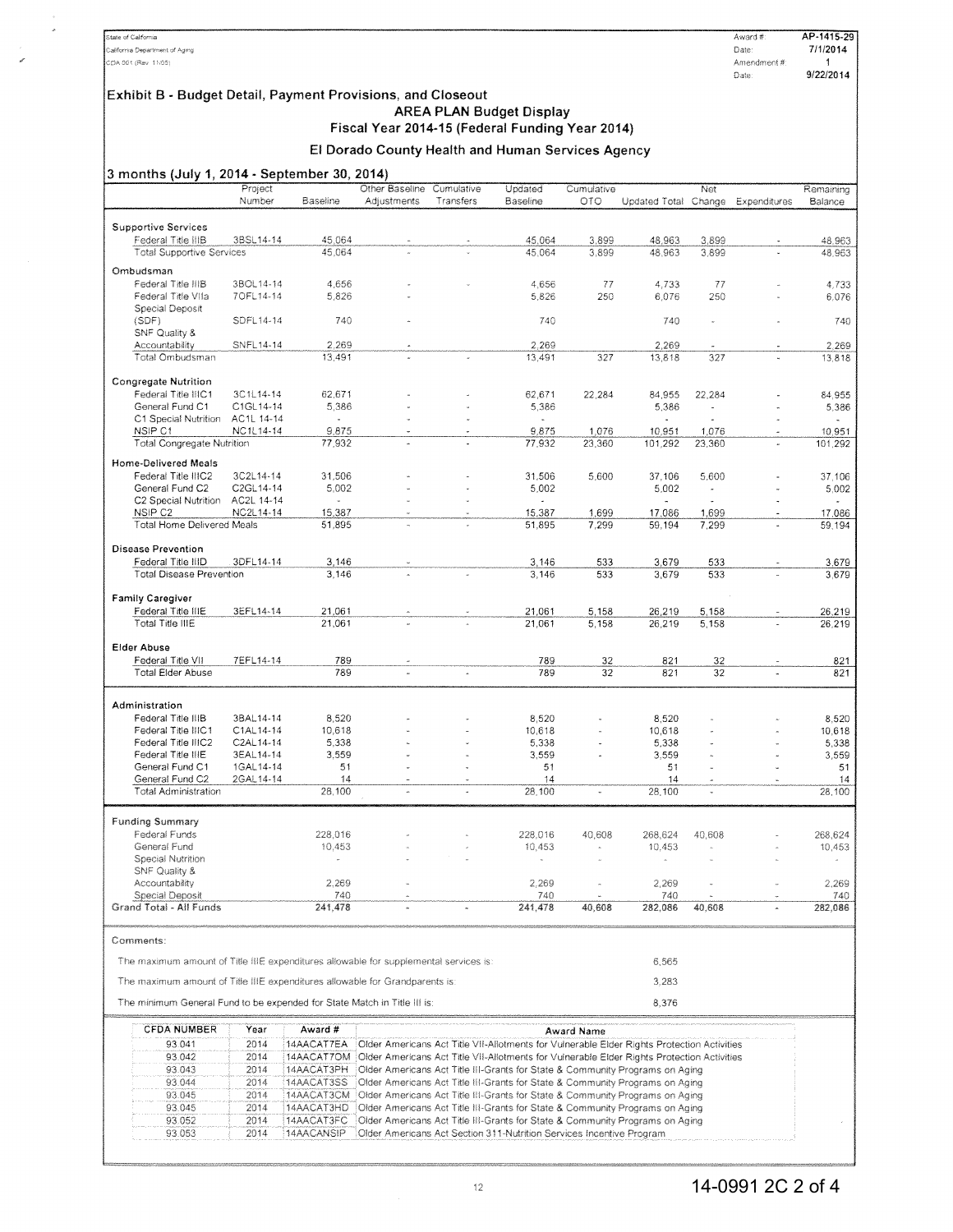## AREA PLAN Budget Display

# Fiscal Year 2014-15 (Federal Funding Year 2015)

### El Dorado County Health and Human Services Agency

#### 9 months (October 1, 2014- June 30, 2015)

|                                                                                      | Project   |                 | Other Baseline | Cumulative | Updated    | Cumulative                                                                   |                                                                                            |            |
|--------------------------------------------------------------------------------------|-----------|-----------------|----------------|------------|------------|------------------------------------------------------------------------------|--------------------------------------------------------------------------------------------|------------|
|                                                                                      | Number    | <b>Baseline</b> | Adjustments    | Transfers  | Baseline   | <b>OTO</b>                                                                   | Updated Total                                                                              | Net Change |
|                                                                                      |           |                 |                |            |            |                                                                              |                                                                                            |            |
| Supportive Services                                                                  |           |                 |                |            |            |                                                                              |                                                                                            |            |
| Federal Title IIIB                                                                   | 3BSL15-14 | 135,192         |                |            | 135,192    |                                                                              | 135,192                                                                                    |            |
| <b>Total Supportive Services</b>                                                     |           | 135,192         |                |            | 135,192    |                                                                              | 135,192                                                                                    |            |
| Ombudsman                                                                            |           |                 |                |            |            |                                                                              |                                                                                            |            |
| Federal Title IIIB                                                                   | 3BOL15-14 | 13,969          |                |            | 13,969     |                                                                              | 13,969                                                                                     |            |
| Federal Title Vila                                                                   | 7OFL15-14 | 17.478          |                |            | 17.478     |                                                                              | 17,478                                                                                     |            |
| Special Deposit                                                                      |           |                 |                |            |            |                                                                              |                                                                                            |            |
| (SDF)                                                                                | SDFL15-14 | 2,221           |                |            | 2,221      |                                                                              | 2,221                                                                                      |            |
| SNF Quality &                                                                        |           |                 |                |            |            |                                                                              |                                                                                            |            |
| Accountability                                                                       | SNFL15-14 | 6,805           |                |            | 6,805      |                                                                              | 6,805                                                                                      |            |
| Total Ombudsman                                                                      |           | 40,473          |                |            | 40.473     |                                                                              | 40,473                                                                                     |            |
|                                                                                      |           |                 |                |            |            |                                                                              |                                                                                            |            |
| <b>Congregate Nutrition</b>                                                          |           |                 |                |            |            |                                                                              |                                                                                            |            |
| Federal Title IIIC1                                                                  | 3C1L15-14 | 188.013         |                |            | 188,013    |                                                                              | 188,013                                                                                    |            |
| General Fund C1                                                                      | C1GL15-14 | 16,159          |                |            | 16,159     |                                                                              | 16,159                                                                                     |            |
| C1 Special Nutrition AC1L 15-14                                                      |           | $\omega$        | 7,281          |            | 7,281      |                                                                              | 7,281                                                                                      | 7,281      |
| NSIP <sub>C1</sub>                                                                   | NC1L15-14 | 29,626          | $\omega$       |            | 29,626     |                                                                              | 29,626                                                                                     | ÷          |
| <b>Total Congregate Nutrition</b>                                                    |           | 233,798         | 7.281          |            | 241,079    |                                                                              | 241,079                                                                                    | 7,281      |
|                                                                                      |           |                 |                |            |            |                                                                              |                                                                                            |            |
| Home-Delivered Meals                                                                 |           |                 |                |            |            |                                                                              |                                                                                            |            |
| Federal Title IIIC2                                                                  | 3C2L15-14 | 94,516          | $\omega$       |            | 94,516     |                                                                              | 94,516                                                                                     |            |
| General Fund C2                                                                      | C2GL15-14 | 15,007          |                |            | 15,007     |                                                                              | 15,007                                                                                     |            |
| C2 Special Nutrition AC2L 15-14                                                      |           | $\omega$ .      | 4,283          |            | 4,283      |                                                                              | 4,283                                                                                      | 4,283      |
| NSIP <sub>C2</sub>                                                                   | NC2L15-14 | 46,161          |                |            | 46,161     |                                                                              | 46,161                                                                                     |            |
| <b>Total Home Delivered Meals</b>                                                    |           | 155,684         | 4,283          |            | 159.967    |                                                                              | 159.967                                                                                    | 4,283      |
|                                                                                      |           |                 |                |            |            |                                                                              |                                                                                            |            |
| <b>Disease Prevention</b>                                                            |           |                 |                |            |            |                                                                              |                                                                                            |            |
| Federal Title IIID                                                                   | 3DFL15-14 | 9,437           |                |            | 9.437      |                                                                              | 9,437                                                                                      |            |
| <b>Total Disease Prevention</b>                                                      |           | 9,437           |                |            | 9,437      |                                                                              | 9,437                                                                                      |            |
|                                                                                      |           |                 |                |            |            |                                                                              |                                                                                            |            |
| <b>Family Caregiver</b>                                                              |           |                 |                |            |            |                                                                              |                                                                                            |            |
| Federal Title IIIE                                                                   | 3EFL15-14 | 63,182          |                |            | 63.182     |                                                                              | 63,182                                                                                     |            |
| Total Title IIIE                                                                     |           | 63,182          |                |            | 63,182     |                                                                              | 63.182                                                                                     |            |
|                                                                                      |           |                 |                |            |            |                                                                              |                                                                                            |            |
| Elder Abuse                                                                          |           |                 |                |            |            |                                                                              |                                                                                            |            |
| Federal Title VII                                                                    | 7EFL15-14 | 2,368           |                |            | 2,368      |                                                                              | 2,368                                                                                      |            |
| Total Elder Abuse                                                                    |           | 2,368           |                |            | 2,368      |                                                                              | 2.368                                                                                      |            |
|                                                                                      |           |                 |                |            |            |                                                                              |                                                                                            |            |
| Administration                                                                       |           |                 |                |            |            |                                                                              |                                                                                            |            |
| Federal Title IIIB                                                                   | 3BAL15-14 | 25,560          |                |            | 25.560     |                                                                              | 25,560                                                                                     |            |
| Federal Title IIIC1                                                                  | C1AL15-14 | 31,853          |                |            | 31,853     |                                                                              | 31,853                                                                                     |            |
| Federal Title IIIC2                                                                  | C2AL15-14 | 16,013          |                |            | 16,013     |                                                                              | 16,013                                                                                     |            |
| Federal Title IIIE                                                                   | 3EAL15-14 | 10,678          |                |            | 10,678     |                                                                              | 10,678                                                                                     |            |
| General Fund C1                                                                      | 1GAL15-14 | 152             |                |            | 152        |                                                                              | 152                                                                                        |            |
| General Fund C2                                                                      | 2GAL15-14 | 40              |                |            | 40         |                                                                              | 40                                                                                         |            |
| <b>Total Administration</b>                                                          |           | 84,296          | $\mathbf{z}$   |            | 84.296     |                                                                              | 84,296                                                                                     |            |
|                                                                                      |           |                 |                |            |            |                                                                              |                                                                                            |            |
|                                                                                      |           |                 |                |            |            |                                                                              |                                                                                            |            |
| <b>Funding Summary</b>                                                               |           |                 |                |            |            |                                                                              |                                                                                            |            |
| Federal Funds                                                                        |           | 684,046         |                |            | 684,046    |                                                                              | 684,046                                                                                    |            |
| General Fund                                                                         |           | 31,358          |                |            | 31,358     |                                                                              | 31,358                                                                                     |            |
| Special Nutrition                                                                    |           | $_{\rm{in}}$    | 11,564         |            | 11,564     |                                                                              | 11.564                                                                                     | 11,564     |
| SNF Quality &                                                                        |           |                 |                |            |            |                                                                              |                                                                                            |            |
| Accountability                                                                       |           | 6,805           |                |            | 6,805      |                                                                              | 6,805                                                                                      |            |
| Special Deposit                                                                      |           | 2,221           |                |            | 2,221      |                                                                              | 2,221                                                                                      | 11.564     |
| Grand Total - All Funds                                                              |           | 724,430         | 11,564         |            | 735,994    |                                                                              | 735,994                                                                                    |            |
|                                                                                      |           |                 |                |            |            |                                                                              |                                                                                            |            |
| Comments:                                                                            |           |                 |                |            |            |                                                                              |                                                                                            |            |
|                                                                                      |           |                 |                |            |            |                                                                              |                                                                                            |            |
| The maximum amount of Title IIIE expenditures allowable for supplemental services is |           |                 |                |            |            |                                                                              | 19,696                                                                                     |            |
|                                                                                      |           |                 |                |            |            |                                                                              | 9,848                                                                                      |            |
| The maximum amount of Title IIIE expenditures allowable for Grandparents is:         |           |                 |                |            |            |                                                                              |                                                                                            |            |
| The minimum General Fund to be expended for State Match in Title III is:             |           |                 |                |            |            |                                                                              | 25,127                                                                                     |            |
|                                                                                      |           |                 |                |            |            |                                                                              |                                                                                            |            |
| <b>CFDA NUMBER</b>                                                                   | Year      | Award #         |                |            |            |                                                                              |                                                                                            |            |
|                                                                                      |           |                 |                |            | Award Name |                                                                              |                                                                                            |            |
| 93.041                                                                               | 2015      | 15AACAT7EA      |                |            |            |                                                                              | Older Americans Act Title VII-Allotments For Vulnerable Elder Rights Protection Activities |            |
| 93.042                                                                               | 2015      | 15AACAT7OM      |                |            |            |                                                                              | Older Americans Act Title VII-Allotments For Vulnerable Elder Rights Protection Activities |            |
| 93.043                                                                               | 2015      | 15AACAT3PH      |                |            |            | Older Americans Act Title III-Grants for State & Community Programs on Aging |                                                                                            |            |
| 93.044                                                                               | 2015      | 15AACAT3SS      |                |            |            | Older Americans Act Title III-Grants for State & Community Programs on Aging |                                                                                            |            |
| 93.045                                                                               | 2015      | 15AACAT3CM      |                |            |            | Older Americans Act Title III-Grants for State & Community Programs on Aging |                                                                                            |            |
| 93.045                                                                               | 2015      | 15AACAT3HD      |                |            |            | Older Americans Act Title III-Grants for State & Community Programs on Aging |                                                                                            |            |
| 93.052                                                                               | 2015      | 15AACAT3FC      |                |            |            | Older Americans Act Title III-Grants for State & Community Programs on Aging |                                                                                            |            |
| 93.053                                                                               | 2015      | 15AACANSIP      |                |            |            | Older Americans Act Title III-Grants for State & Community Programs on Aging |                                                                                            |            |